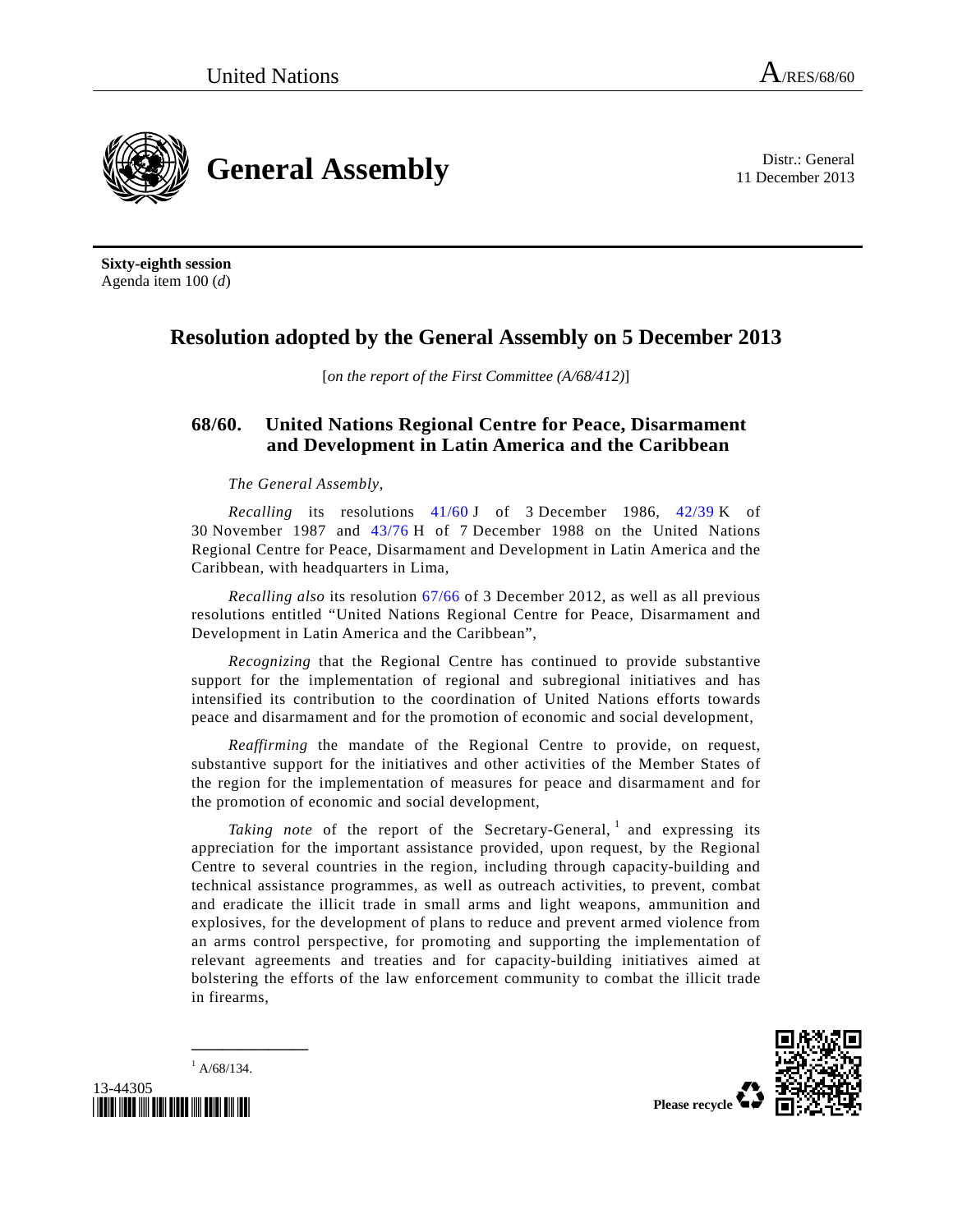*Welcoming* the support provided by the Regional Centre to Member States in the implementation of disarmament and non-proliferation instruments,

*Emphasizing* the need for the Regional Centre to develop and strengthen its activities and programmes in a comprehensive and balanced manner, in accordance with its mandate and in line with the requests for assistance by Member States,

*Welcoming* the ongoing support provided by the Regional Centre to Member States in the implementation of the Programme of Action to Prevent, Combat and Eradicate the Illicit Trade in Small Arms and Light Weapons in All Its Aspects,<sup>2</sup>

*Welcoming also* the assistance provided by the Regional Centre to some States, upon request, in the management and securing of national weapons stockpiles and in the identification and destruction of surplus, obsolete or seized weapons and ammunition, as declared by competent national authorities,

*Welcoming further* the initiative of the Regional Centre to continue to conduct activities in line with efforts to promote the equitable representation of women in all decision-making processes with regard to matters related to disarmament, nonproliferation and arms control, as encouraged in resolutions 65/69 of 8 December 2010 and 67/48 of 3 December 2012,

*Recalling* the report of the Group of Governmental Experts on the relationship between disarmament and development,<sup>3</sup> referred to in General Assembly resolution 59/78 of 3 December 2004, which is of utmost interest with regard to the role that the Regional Centre plays in promoting the issue in the region in pursuit of its mandate to promote economic and social development related to peace and disarmament,

*Noting* that security, disarmament and development issues have always been recognized as significant topics in Latin America and the Caribbean, the first inhabited region in the world to be declared a nuclear-weapon-free zone,

*Emphasizing* the importance of maintaining the support provided by the Regional Centre for strengthening the nuclear-weapon-free zone established by the Treaty for the Prohibition of Nuclear Weapons in Latin America and the Caribbean (Treaty of Tlatelolco), $4$  as well as its efforts in promoting peace and disarmament education,

*Bearing in mind* the important role of the Regional Centre in promoting confidence-building measures, arms control and limitation, disarmament and development at the regional level,

*Bearing in mind also* the importance of information, research, education and training for peace, disarmament and development in order to achieve understanding and cooperation among States,

 1. *Reiterates its strong support* for the role of the United Nations Regional Centre for Peace, Disarmament and Development in Latin America and the Caribbean in the promotion of activities of the United Nations at the regional and subregional levels to strengthen peace, disarmament, stability, security and development among its Member States;

**\_\_\_\_\_\_\_\_\_\_\_\_\_\_\_** 

<sup>2</sup>  *Report of the United Nations Conference on the Illicit Trade in Small Arms and Light Weapons in All Its Aspects, New York, 9–20 July 2001* (A/CONF.192/15), chap. IV, para. 24.

 $3$  See A/59/119.

<sup>4</sup> United Nations, *Treaty Series*, vol. 634, No. 9068.